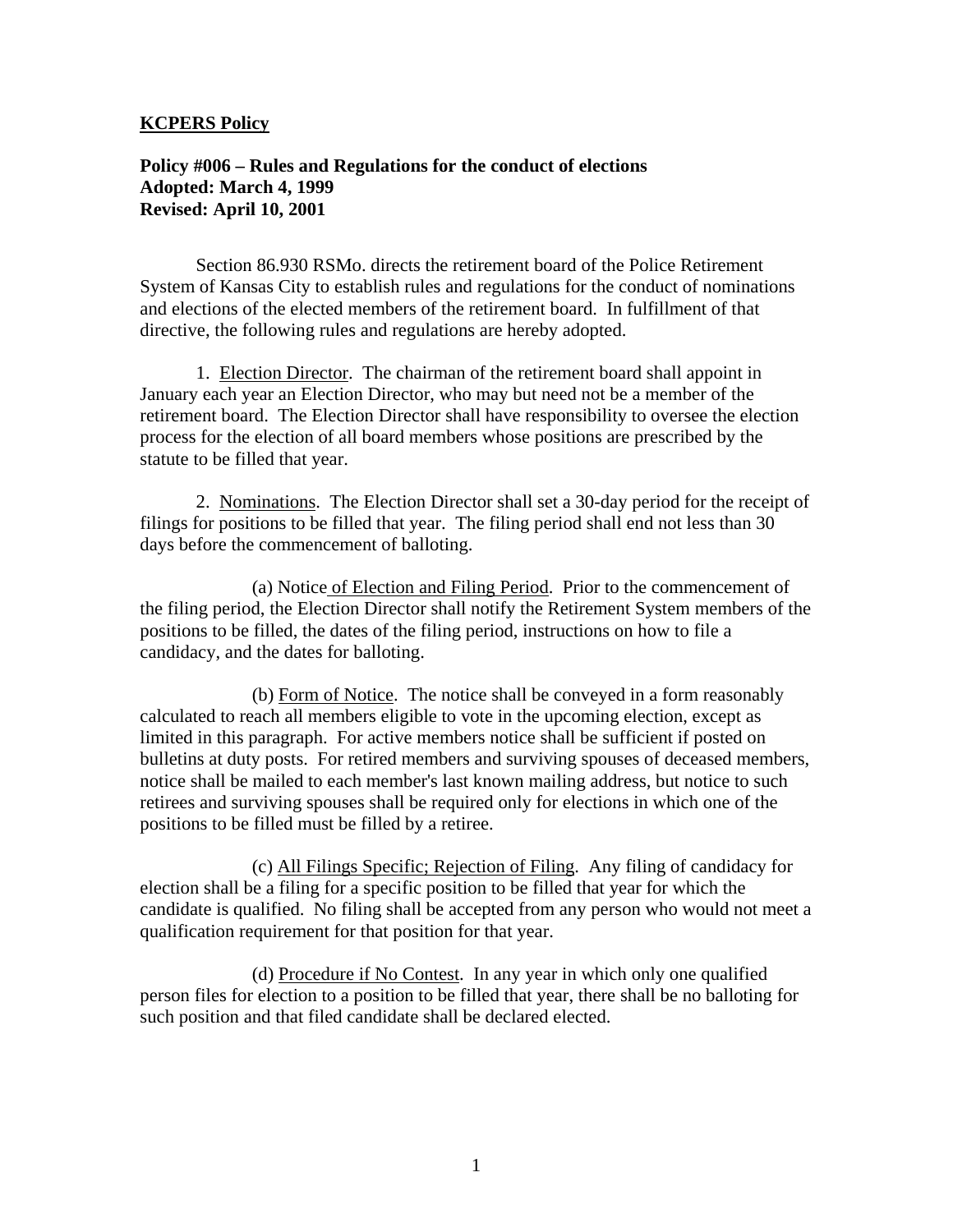# **Policy #006 Rules and Regulations for the conduct of elections**

 (e) Procedure if No (Qualifying) Nominee. In any year in which no qualified candidate files for election to a position to be filled that year, there shall be no balloting for such position. Such position shall be deemed to be vacant, and the retirement board shall appoint a person meeting the qualifications for such position to serve until the next annual election. At the next annual election such position shall be filled for the remaining term thereof by balloting pursuant to these Election Rules.

3. Balloting. Each year when balloting shall be needed --

 (a) Active Members. The Election Director shall work with the Police Department to arrange for balloting to be conducted at duty stations or otherwise to provide an opportunity for all active members to cast secret written ballots. The election process shall provide reasonable assurance that no person shall vote more than once. The Retirement System office shall secure such ballots as they are returned, until turning them over to the Election Director for counting.

 (b) Retired Members and Surviving Spouses. Ballots shall be furnished to all other members at their last known mailing address, at least two weeks prior to the date set for counting ballots, for return by mail to the Retirement System office. The Election Director shall arrange such mailing to provide reasonable assurance that no person shall vote more than once. The Retirement System office shall secure such ballots as they are returned, until turning them over to the Election Director for counting.

 (c) Counting of Ballots; Observers. The Election Director shall designate in the notice of election a time and place for counting the ballots, shall arrange for independent counters who shall not be related to nor active supporters of any candidate, and shall provide space for observers of the count. The counters shall certify the total votes for each candidate in writing to the Election Director, and shall deliver all ballots to the Election Director who shall preserve them for at least 30 days following the day of counting.

4. Determination of Persons Elected.

 (a) In General. In general, the position to be elected shall be declared won by the candidate having the largest number of votes. In the event of a tie, if the candidates so tied do not agree among themselves upon a winner, the winner shall be determined by coin toss administered by the Election Director or by any other method, which is (i) preferred by all candidates so tied and (ii) approved by the Election Director.

 (b) Certification of Results. As soon as possible after the counting of ballots, the Election Director shall certify in writing to the Chairman of the retirement board the vote totals for each candidate and the winners of positions among the candidates elected. Such certification shall be published on Police Department bulletin boards and given other publicity as deemed reasonable by the Election Director, but no general mailing to members shall be required.